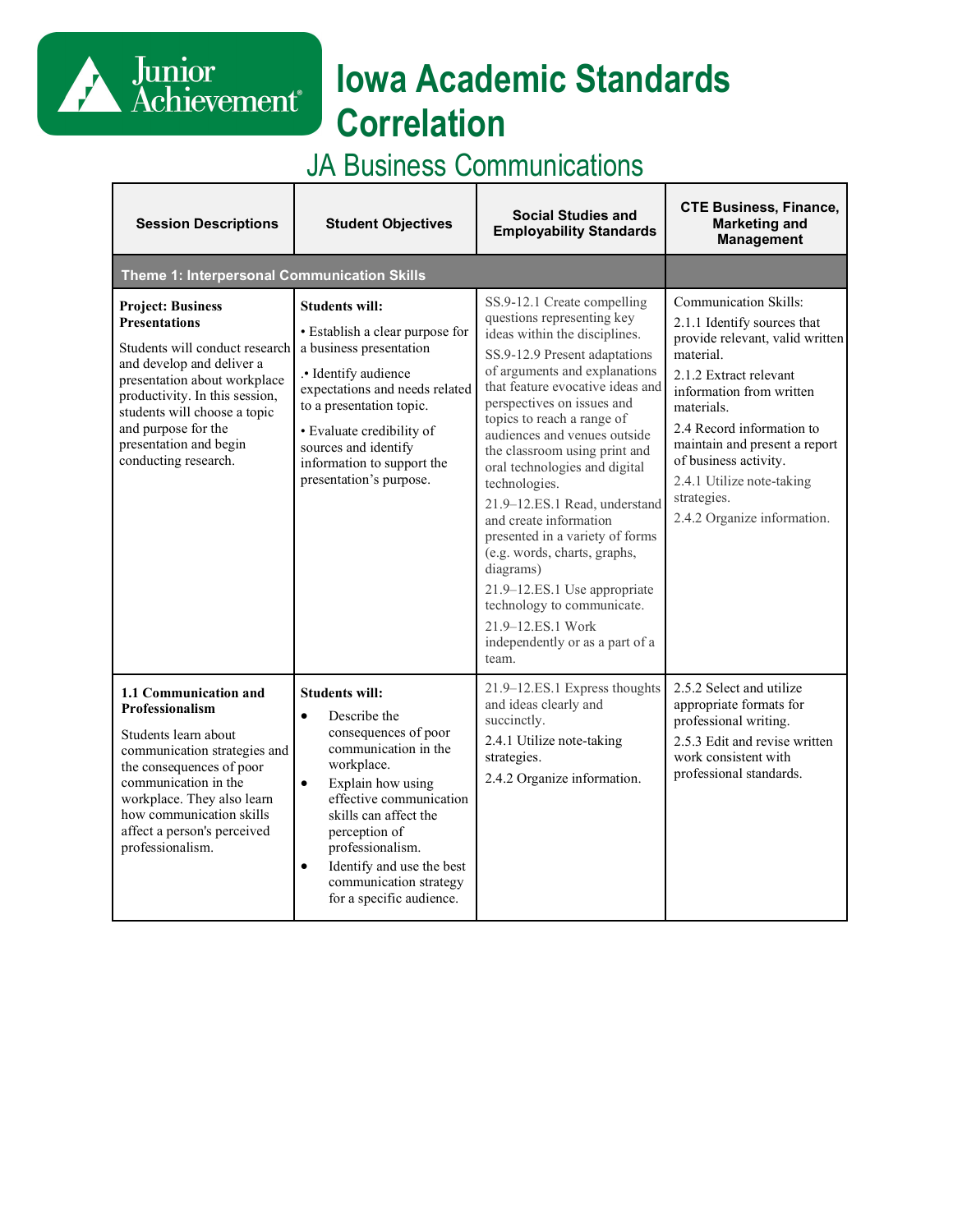| <b>Session Descriptions</b>                                                                                                                                                                                                                                                                         | <b>Student Objectives</b>                                                                                                                                                                                                                                                                                                    | <b>Social Studies and</b><br><b>Employability Standards</b>                                                                                                                                                                                                                                                                                                                                                                                                                                                                                           | <b>CTE Business, Finance,</b><br><b>Marketing and</b><br><b>Management</b>                                                                 |
|-----------------------------------------------------------------------------------------------------------------------------------------------------------------------------------------------------------------------------------------------------------------------------------------------------|------------------------------------------------------------------------------------------------------------------------------------------------------------------------------------------------------------------------------------------------------------------------------------------------------------------------------|-------------------------------------------------------------------------------------------------------------------------------------------------------------------------------------------------------------------------------------------------------------------------------------------------------------------------------------------------------------------------------------------------------------------------------------------------------------------------------------------------------------------------------------------------------|--------------------------------------------------------------------------------------------------------------------------------------------|
| 1.2 Active Listening<br>Students learn about the<br>levels of listening and<br>effective listening strategies.<br>Students complete a listening<br>skills self-assessment and<br>make recommendations to<br>improve listening skills in<br>the workplace.                                           | <b>Students will:</b><br>Explain effective<br>$\bullet$<br>listening techniques.<br>Analyze workplace<br>$\bullet$<br>situations and make<br>recommendations for<br>improving listening.<br>Self-assess listening<br>$\bullet$<br>skills and identify<br>strategies for<br>improvement.                                      | $21.9 - 12.ES.1$ Listen to<br>understand and appreciate the<br>points of view of others.<br>21.9–12.ES.1 Listen for<br>comprehension.<br>21.9–12.ES.1 Listen for<br>decision making.<br>21.9-12.ES.2 Know when to<br>listen and when to speak-up.                                                                                                                                                                                                                                                                                                     | 2.2 Demonstrate active<br>listening skills to determine<br>meaning of what is being said.<br>2.2.3 Demonstrate active<br>listening skills. |
| <b>1.3 Polished Presentation</b><br>Students learn about the<br>components of a presentation<br>and how to deliver an<br>effective one. They also learn<br>how to organize information<br>in a logical manner. Students<br>create a persuasive<br>presentation, which they<br>deliver to the class. | <b>Students will:</b><br>Recognize effective<br>$\bullet$<br>presentation techniques.<br>Determine the<br>$\bullet$<br>appropriate information<br>and a logical sequence<br>for sharing it in<br>workplace presentations.<br>Create and deliver an<br>$\bullet$<br>appropriate presentation<br>for a workplace<br>situation. | SS.9-12.9 Present adaptations<br>of arguments and explanations<br>that feature evocative ideas and<br>perspectives on issues and<br>topics to reach a range of<br>audiences and venues outside<br>the classroom using print and<br>oral technologies and digital<br>technologies.<br>21.9-12.ES.1 Read, understand<br>and create information<br>presented in a variety of forms<br>(e.g. words, charts, graphs,<br>diagrams)<br>21.9–12.ES.1 Use appropriate<br>technology to communicate.<br>21.9-12.ES.2 Engage in the<br>tasks to accomplish goal. | 2.4.3 Select and use<br>appropriate graphic aids.<br>9.3.10 Demonstrate basic<br>presentation applications.                                |

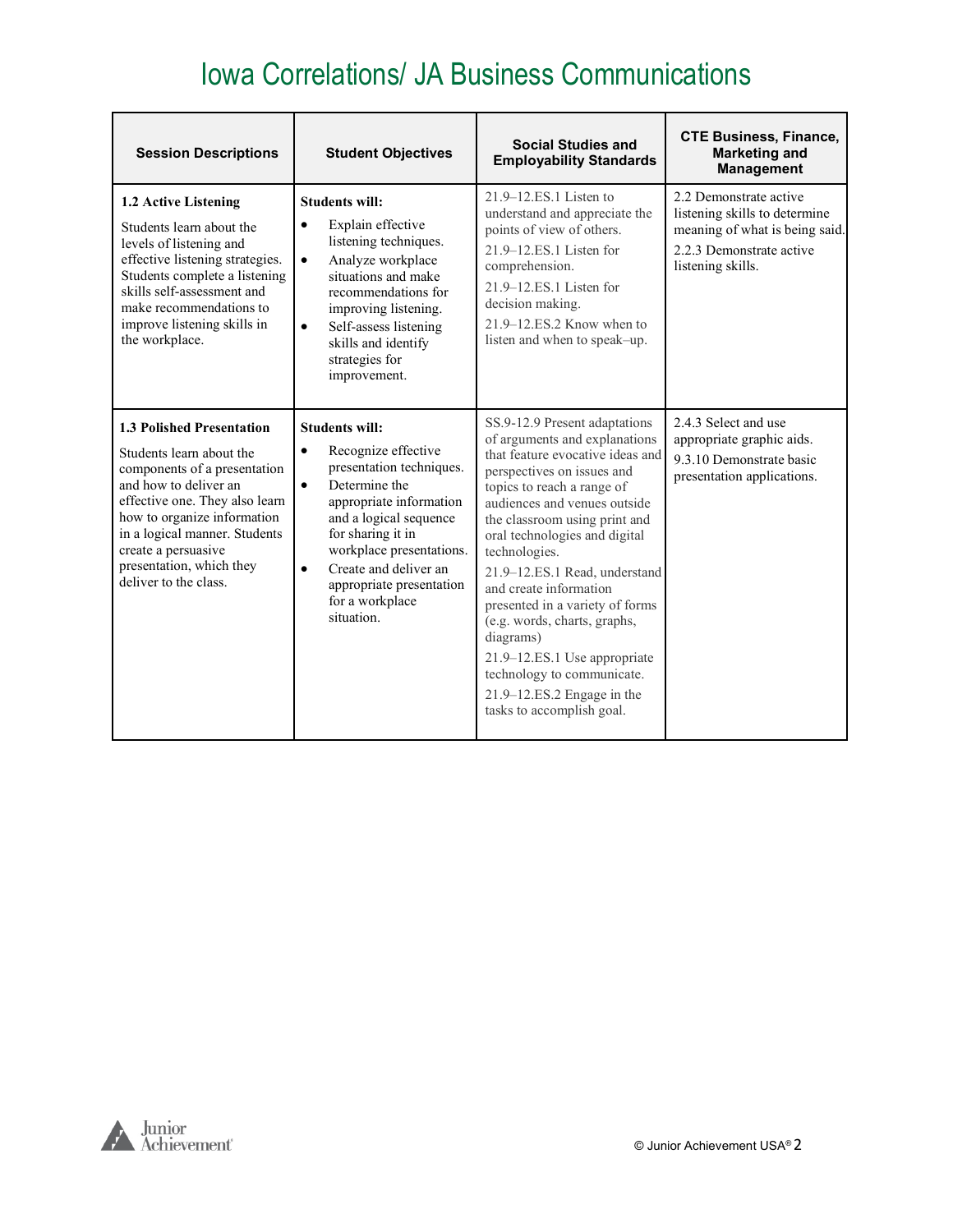| <b>Session Descriptions</b>                                                                                                                                                                                                                                                                                                                          | <b>Student Objectives</b>                                                                                                                                                                                                                                                                                                                                                        | <b>Social Studies and</b><br><b>Employability Standards</b>                                                                                                                                                                                                                                                                                                                                                                                                                                                                                                                                                                                                                              | <b>CTE Business, Finance,</b><br><b>Marketing and</b><br><b>Management</b>                                                                                                                                                                                                                                                                                                                                                                                                                                                                   |
|------------------------------------------------------------------------------------------------------------------------------------------------------------------------------------------------------------------------------------------------------------------------------------------------------------------------------------------------------|----------------------------------------------------------------------------------------------------------------------------------------------------------------------------------------------------------------------------------------------------------------------------------------------------------------------------------------------------------------------------------|------------------------------------------------------------------------------------------------------------------------------------------------------------------------------------------------------------------------------------------------------------------------------------------------------------------------------------------------------------------------------------------------------------------------------------------------------------------------------------------------------------------------------------------------------------------------------------------------------------------------------------------------------------------------------------------|----------------------------------------------------------------------------------------------------------------------------------------------------------------------------------------------------------------------------------------------------------------------------------------------------------------------------------------------------------------------------------------------------------------------------------------------------------------------------------------------------------------------------------------------|
| 1.4 Meeting Management<br>Students learn steps they can<br>take to facilitate an effective<br>meeting. They compare face-<br>to-face and virtual meetings<br>and when each might be<br>used. Students also learn<br>about virtual meeting tools.                                                                                                     | <b>Students will:</b><br>Identify and use<br>$\bullet$<br>effective strategies for<br>facilitating meetings.<br>$\bullet$<br>Compare the differences<br>between face-to-face and<br>virtual meetings.<br>Evaluate virtual meeting<br>$\bullet$<br>tools and select the best<br>one for a given situation.                                                                        | 21.9-12.ES.1.b Effectively<br>communicate with group and<br>stakeholders.<br>21.9-12.ES.1.c Demonstrate<br>respectful behavior to group<br>member ideas and opinions.<br>21.9-12.ES.1.e Lead or<br>support when appropriate.<br>21.9-12.ES.1.f Determine<br>people's strengths and assign<br>roles accordingly.<br>21.9-12.ES.1.g Contribute to<br>a team by sharing information<br>and expertise.<br>21.9-12.ES.1.h Agree to<br>disagree in a respectful<br>manner in a group dynamic.<br>21.9-12.ES.1.i Collaborate<br>effectively with other<br>teams/team members toward a<br>common goal.<br>21.9-12.ES.2 Facilitate and<br>delegate responsibilities to<br>best accomplish goal(s) | 2.6 Demonstrate staff<br>communication techniques<br>and strategies to achieve<br>workplace objectives.<br>2.6.3 Demonstrative active<br>participation in staff<br>meetings.<br>2.2.1 Explain communication<br>techniques that support and<br>encourage a speaker.<br>2.3 Apply verbal skills to<br>obtain and convey<br>information.<br>2.3.1 Explain the nature of<br>effective verbal<br>communications.<br>2.3.6 Demonstrate<br>communication styles<br>appropriate to target<br>audience.<br>2.3.9 Participate in group<br>discussions. |
| <b>Project: Business Writing</b><br>Students will identify an<br>employment opportunity that<br>interests them and write a<br>cover letter using persuasive<br>writing techniques to<br>convince the employer they<br>should be hired. In this<br>session, students will choose<br>an employment opportunity<br>and begin planning their<br>writing. | <b>Students will:</b><br>$\bullet$<br>Analyze job<br>requirements and<br>identify<br>accomplishments that<br>match them.<br>Use persuasive<br>$\bullet$<br>strategies (credibility,<br>logic, emotion) in<br>writing.<br>$\bullet$<br>Plan and draft a cover<br>letter that follows<br>conventions for<br>structure, organization,<br>and style for a formal<br>business letter. | SS.9-12.2 Develop supporting<br>questions that contribute to an<br>inquiry and demonstrate how,<br>through engaging source<br>work, new compelling and<br>supporting questions emerge.<br>SS.9-12.6 Refine claims and<br>counterclaims attending to<br>precision, significance, and<br>knowledge conveyed through<br>the claim while pointing out<br>the strengths and limitations of<br>both.<br>SS.9-12.7 Construct<br>arguments using precise and<br>knowledgeable claims, with<br>evidence from multiple<br>sources, while acknowledging<br>counterclaims and evidentiary<br>weaknesses.                                                                                             | 2.5 Write internal and<br>external business<br>correspondence to convey<br>and obtain information<br>effectively.<br>2.5.1 Explain the nature of<br>effective written<br>communications.<br>2.5.2 Select and utilize<br>appropriate formats for<br>professional writing.                                                                                                                                                                                                                                                                     |

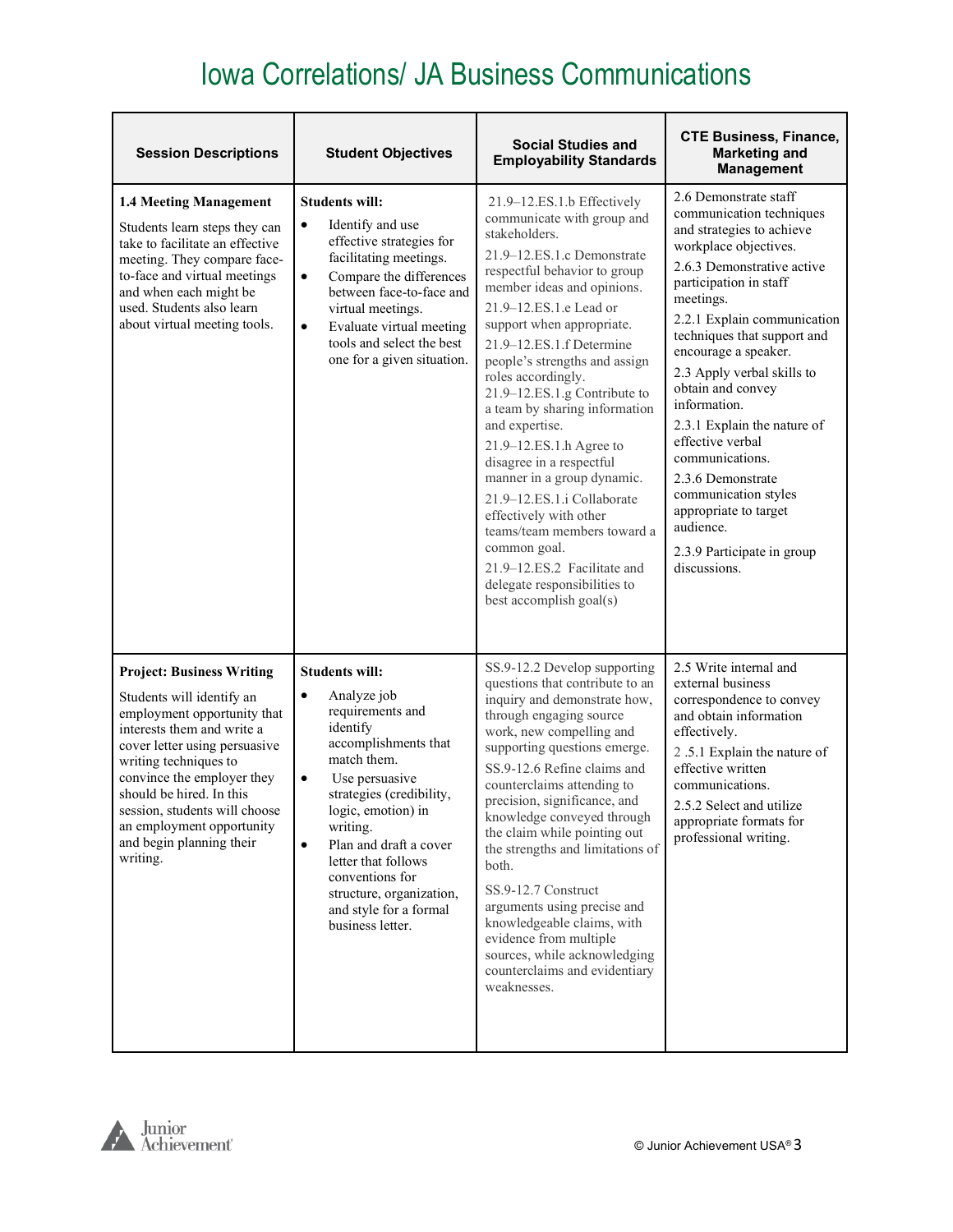| <b>Session Descriptions</b>                                                                                                                                                                                                                                                     | <b>Student Objectives</b>                                                                                                                                                                                                                                                                                                                             | <b>Social Studies and</b><br><b>Employability Standards</b>                                                                                                                                                              | <b>CTE Business, Finance,</b><br><b>Marketing and</b><br><b>Management</b>                                                                                                                                                                                 |
|---------------------------------------------------------------------------------------------------------------------------------------------------------------------------------------------------------------------------------------------------------------------------------|-------------------------------------------------------------------------------------------------------------------------------------------------------------------------------------------------------------------------------------------------------------------------------------------------------------------------------------------------------|--------------------------------------------------------------------------------------------------------------------------------------------------------------------------------------------------------------------------|------------------------------------------------------------------------------------------------------------------------------------------------------------------------------------------------------------------------------------------------------------|
| <b>Theme 2: Business Writing</b>                                                                                                                                                                                                                                                |                                                                                                                                                                                                                                                                                                                                                       |                                                                                                                                                                                                                          |                                                                                                                                                                                                                                                            |
| 2.1 Writing a Clear<br><b>Message</b><br>Students learn how to<br>evaluate their audience and<br>clarify the purpose of their<br>message. Students identify<br>the difference between clear<br>and unclear messages. They<br>also use technology to create<br>clear messages.   | <b>Students will:</b><br>Describe how an<br>$\bullet$<br>effective message<br>addresses the needs of<br>the audience and the<br>purpose of the message.<br>Differentiate between<br>$\bullet$<br>clear and unclear written<br>messages.<br>Use different<br>$\bullet$<br>technological tools to<br>compose clear, succinct,<br>and accurate messages. | 21.9-12.ES.1 Process<br>information in order to make<br>an informed decision.                                                                                                                                            | 2.6.1 Describe staff<br>communication techniques.<br>Performance Indicator<br>2.6.2 Apply techniques to<br>communicate effectively in<br>the workplace.<br>9.3 Utilize information-<br>technology tools to manage<br>and perform work<br>responsibilities. |
| 2.2 Writing Persuasive<br><b>Messages</b><br>Students learn about creating<br>persuasive messages. They<br>create and use credibility,<br>logic, and emotion to<br>persuade an audience.<br>Students also use social proof<br>to strengthen the<br>persuasiveness of a message. | <b>Students will:</b><br>Describe how an<br>$\bullet$<br>effective message<br>addresses the needs of<br>the audience and the<br>purpose of the message.<br>Differentiate between<br>$\bullet$<br>clear and unclear written<br>messages.<br>Use different<br>$\bullet$<br>technological tools to<br>compose messages.                                  | 21.9-12.ES.1 Process<br>information in order to make<br>an informed decision.<br>21.9-12.ES.1 Read,<br>understand and create<br>information presented in a<br>variety of forms (e.g. words,<br>charts, graphs, diagrams) | 2.5.6 Write professional<br>informational messages.<br>9.3 Utilize information-<br>technology tools to manage<br>and perform work<br>responsibilities.<br>9.3.9 Demonstrate basic<br>word processing skills.                                               |
| 2.1 Writing a Clear<br>Message<br>Students learn how to<br>evaluate their audience and<br>clarify the purpose of their<br>message. Students identify<br>the difference between clear<br>and unclear messages. They<br>also use technology to create<br>clear messages.          | <b>Students will:</b><br>Describe how an<br>$\bullet$<br>effective message<br>addresses the needs of<br>the audience and the<br>purpose of the message.<br>Differentiate between<br>$\bullet$<br>clear and unclear written<br>messages.<br>Use different<br>$\bullet$<br>technological tools to<br>compose clear, succinct,<br>and accurate messages. | 21.9-12.ES.1 Process<br>information in order to make an<br>informed decision.                                                                                                                                            | 2.6.1 Describe staff<br>communication techniques.<br>Performance Indicator                                                                                                                                                                                 |

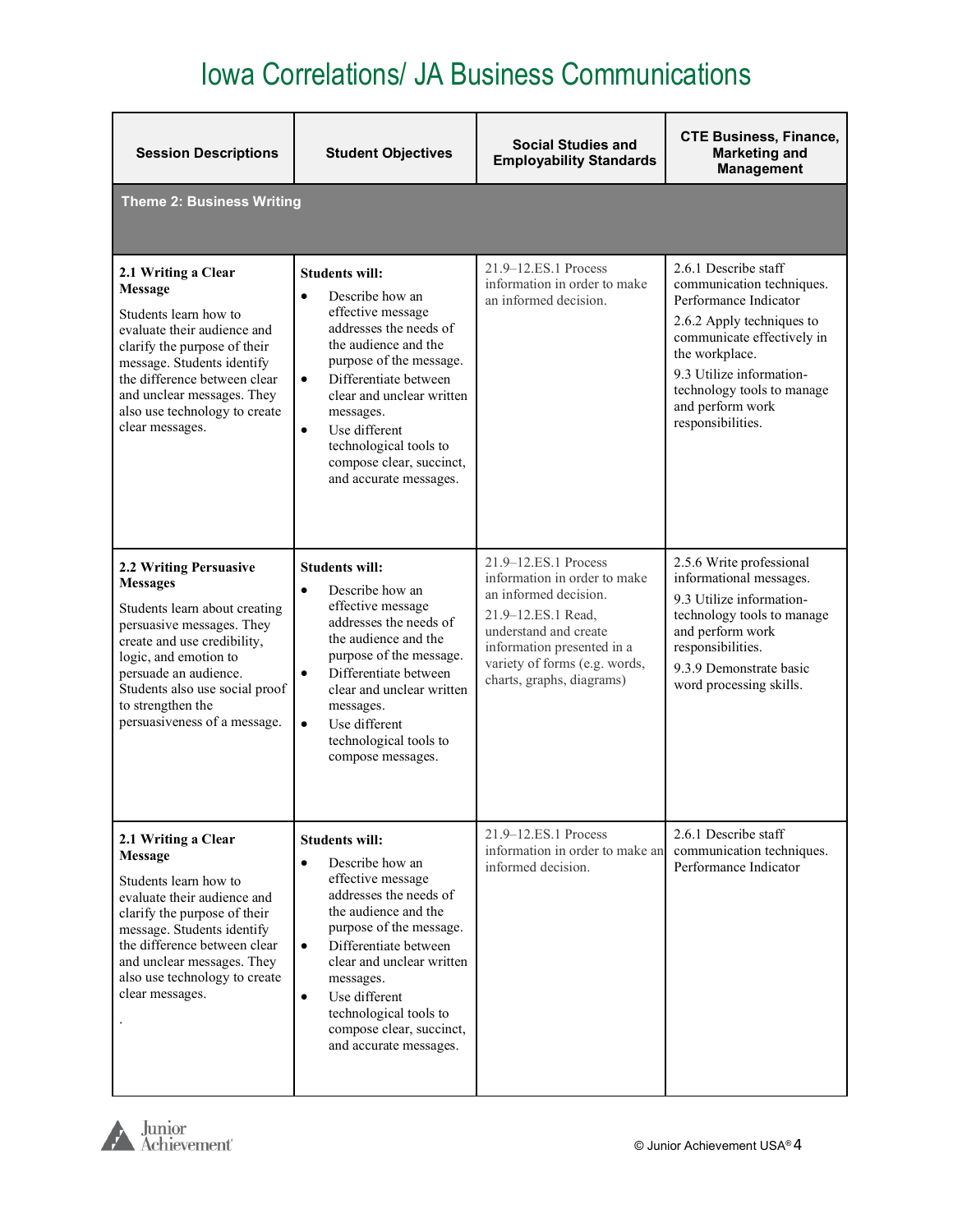| <b>Session Descriptions</b>                                                                                                                                                                                                                                                        | <b>Student Objectives</b>                                                                                                                                                                                                                                                                                                                                                      | <b>Social Studies and</b><br><b>Employability Standards</b>                                                                                                                                                                                                                                                                                                               | <b>CTE Business, Finance,</b><br><b>Marketing and</b><br><b>Management</b>                                                                                                                                                                                                                           |
|------------------------------------------------------------------------------------------------------------------------------------------------------------------------------------------------------------------------------------------------------------------------------------|--------------------------------------------------------------------------------------------------------------------------------------------------------------------------------------------------------------------------------------------------------------------------------------------------------------------------------------------------------------------------------|---------------------------------------------------------------------------------------------------------------------------------------------------------------------------------------------------------------------------------------------------------------------------------------------------------------------------------------------------------------------------|------------------------------------------------------------------------------------------------------------------------------------------------------------------------------------------------------------------------------------------------------------------------------------------------------|
| 2.2 Writing Persuasive<br><b>Messages</b><br>Students learn about<br>creating persuasive<br>messages. They create and<br>use credibility, logic, and<br>emotion to persuade an<br>audience. Students also use<br>social proof to strengthen<br>the persuasiveness of a<br>message. | <b>Students will:</b><br>Describe how an<br>$\bullet$<br>effective message<br>addresses the needs of<br>the audience and the<br>purpose of the message.<br>Differentiate between<br>$\bullet$<br>clear and unclear written<br>messages.<br>$\bullet$<br>Use different<br>technological tools to<br>compose clear, succinct,<br>and accurate messages.                          | 21.9–12.ES.1 Process<br>information in order to make an<br>informed decision.<br>21.9-12.ES.1 Read, understand<br>and create information<br>presented in a variety of forms<br>(e.g. words, charts, graphs,<br>diagrams)                                                                                                                                                  | 2.6.2 Apply techniques to<br>communicate effectively in<br>the workplace.                                                                                                                                                                                                                            |
| 2.3 Writing to Inform<br>Students learn about<br>common types of business<br>correspondence and when<br>to use each. They also learn<br>how to use appropriate<br>language in business<br>correspondence.                                                                          | <b>Students will:</b><br>Describe types of<br>$\bullet$<br>business correspondence<br>used to share information<br>internally and externally.<br>$\bullet$<br>Use appropriate language<br>for business<br>correspondence.<br>Analyze the purpose and<br>$\bullet$<br>audience for a message<br>and write an informative<br>letter, memo, or email to<br>share the information. | 21.9-12.ES.1 Use appropriate<br>channels of communication<br>(written, verbal, technical,<br>visual)                                                                                                                                                                                                                                                                      | 2.5.4 Write professional<br>emails.<br>2.5.5 Write professional<br>business letters.<br>2.5.6 Write professional<br>informational messages.<br>9.3 Utilize information-<br>technology tools to manage<br>and perform work<br>responsibilities.<br>9.3.9 Demonstrate basic word<br>processing skills. |
| 2.4 Writing for the Internet   Students will:<br>Students learn about different<br>ways that businesses can<br>communicate online,<br>including using websites and<br>social media. Students draft<br>an online message to launch<br>or promote a business of their<br>choosing.   | Identify the best online<br>$\bullet$<br>platform for a variety of<br>business communications.<br>$\bullet$<br>Describe the advantages<br>and disadvantages of<br>using online platforms for<br>communicating a<br>business message.<br>Effectively use online<br>$\bullet$<br>platforms for a variety of<br>business communications.                                          | SS.9-12.9 Present adaptations<br>of arguments and explanations<br>that feature evocative ideas and<br>perspectives on issues and<br>topics to reach a range of<br>audiences and venues outside<br>the classroom using print and<br>oral technologies and digital<br>technologies.<br>Use appropriate channels of<br>communication (written,<br>verbal, technical, visual) | 2.7 Utilize a variety of social<br>media outlets to communicate<br>with a business's stakeholders.<br>9.3.5 Describe the scope of<br>the Internet.<br>9.1.1 Assess information<br>needs.<br>9.1.5 Apply information to<br>accomplish a task.                                                         |

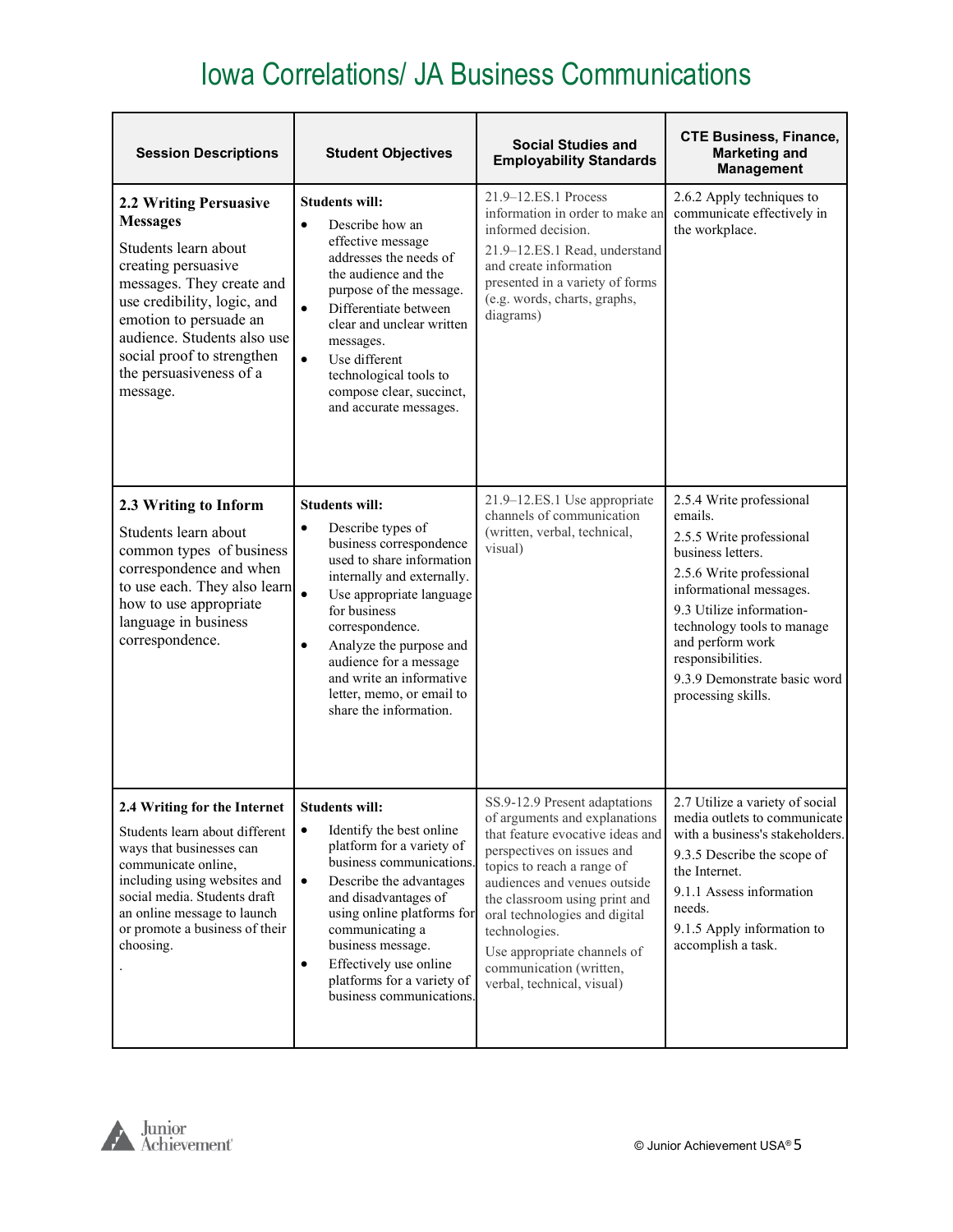| <b>Session Descriptions</b>                                                                                                                                                                                                                                                                                                                                                                                                            | <b>Student Objectives</b>                                                                                                                                                                                                                                                                                                                                           | <b>Social Studies and</b><br><b>Employability Standards</b>                                                                                                                                                                                                                                                                                                                                                                                                                                                                                                                                                                                                                                                                                                                                                   | <b>CTE Business, Finance,</b><br><b>Marketing and</b><br><b>Management</b>                                                                              |
|----------------------------------------------------------------------------------------------------------------------------------------------------------------------------------------------------------------------------------------------------------------------------------------------------------------------------------------------------------------------------------------------------------------------------------------|---------------------------------------------------------------------------------------------------------------------------------------------------------------------------------------------------------------------------------------------------------------------------------------------------------------------------------------------------------------------|---------------------------------------------------------------------------------------------------------------------------------------------------------------------------------------------------------------------------------------------------------------------------------------------------------------------------------------------------------------------------------------------------------------------------------------------------------------------------------------------------------------------------------------------------------------------------------------------------------------------------------------------------------------------------------------------------------------------------------------------------------------------------------------------------------------|---------------------------------------------------------------------------------------------------------------------------------------------------------|
| Theme 3: Organizational Communication                                                                                                                                                                                                                                                                                                                                                                                                  |                                                                                                                                                                                                                                                                                                                                                                     |                                                                                                                                                                                                                                                                                                                                                                                                                                                                                                                                                                                                                                                                                                                                                                                                               |                                                                                                                                                         |
| <b>Project: Adjusting for</b><br>Audience<br>Students will develop a<br>workplace policy and share<br>information about it to<br>employees, upper<br>management, and a person<br>outside of the company. In<br>this session, students will<br>choose a workplace and learn<br>about several employee roles<br>and the company culture.<br>They will use this<br>information to write a policy<br>and develop a plan for<br>sharing it. | <b>Students will:</b><br>$\bullet$<br>Analyze the<br>organizational structure<br>and culture of a<br>workplace.<br>Write a clear policy<br>$\bullet$<br>statement for a chosen<br>workplace.<br>$\bullet$<br>Develop a plan to<br>communicate a policy<br>effectively to different<br>audiences within the<br>workplace.                                            | 21.9-12.ES.1 Carry out<br>multiple tasks or projects.<br>21.9-12.ES.1 Continuously<br>monitor the success of a project<br>or task<br>21.9-12.ES.1 Identify ways to<br>improve project or task.<br>21.9-12.ES.1 Consider<br>multiple perspectives and<br>represents a problem in more<br>than one way.<br>SS.9-12.9 Present adaptations<br>of arguments and explanations<br>that feature evocative ideas and<br>perspectives on issues and<br>topics to reach a range of<br>audiences and venues outside<br>the classroom using print and<br>oral technologies and digital<br>technologies.<br>21.9-12.ES.4 Understand the<br>task.<br>21.9-12.ES.4 Identify the depth<br>and breadth of knowledge to be<br>successful at a task.<br>21.9-12.ES.4 Identify and<br>utilize appropriate measure of<br>knowledge. | 2.3.6 Demonstrate<br>communication styles<br>appropriate to target audience.                                                                            |
| 3.1 Communicating Within<br>the Organization<br>Students learn about<br>communication within a<br>business and how it changes as<br>the business grows. Students<br>explore different tools for<br>communicating within a<br>business and practice sharing<br>information with people at<br>different levels of the<br>organization.                                                                                                   | <b>Students will:</b><br>Describe how<br>communication within a<br>business changes as the<br>organization grows.<br>Identify appropriate tools<br>$\bullet$<br>for communicating within<br>businesses of various<br>sizes.<br>Identify the most<br>$\bullet$<br>appropriate methods for<br>communicating with<br>people at different levels<br>of an organization. | 21.9-12.ES.1.b Effectively<br>communicate with group and<br>stakeholders.<br>21.9-12.ES.1.e Lead or support<br>when appropriate.<br>21.9-12.ES.4 Identify partners<br>and resources germane to the<br>situation.                                                                                                                                                                                                                                                                                                                                                                                                                                                                                                                                                                                              | 2.2.1 Explain communication<br>techniques that support and<br>encourage a speaker.<br>2.3.1 Explain the nature of<br>effective verbal<br>communications |

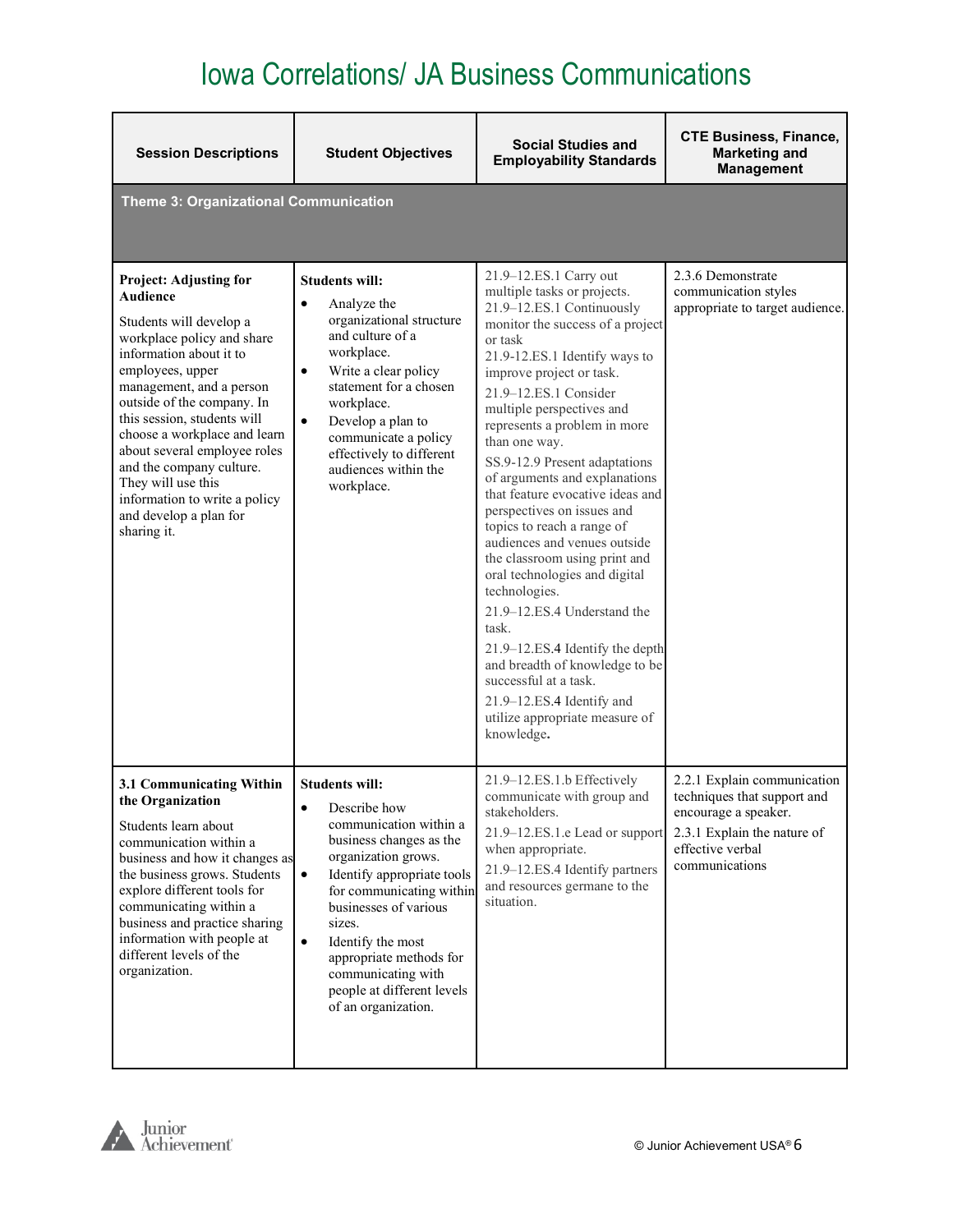| <b>Session Descriptions</b>                                                                                                                                                                                                                                                                                        | <b>Student Objectives</b>                                                                                                                                                                                                                                                                                                                     | <b>Social Studies and</b><br><b>Employability Standards</b>                                                                                                           | <b>CTE Business, Finance,</b><br><b>Marketing and</b><br><b>Management</b>                                                                                                                                                                                                                  |
|--------------------------------------------------------------------------------------------------------------------------------------------------------------------------------------------------------------------------------------------------------------------------------------------------------------------|-----------------------------------------------------------------------------------------------------------------------------------------------------------------------------------------------------------------------------------------------------------------------------------------------------------------------------------------------|-----------------------------------------------------------------------------------------------------------------------------------------------------------------------|---------------------------------------------------------------------------------------------------------------------------------------------------------------------------------------------------------------------------------------------------------------------------------------------|
| 3.2 Communicating Up the<br>Organization<br>Students learn about upward<br>communication strategies and<br>why they are important to a<br>business. They learn about<br>barriers that prevent effective<br>communication. Students also<br>identify techniques to facilitate<br>effective upward<br>communication. | <b>Students will:</b><br>Explain why upward<br>$\bullet$<br>communication is<br>beneficial to a business.<br>Describe barriers to<br>$\bullet$<br>upward communication in<br>an organization.<br>Identify methods for<br>$\bullet$<br>encouraging upward<br>communication in an<br>organization.                                              | 21.9-12.ES.1.b Effectively<br>communicate with group and<br>stakeholders.<br>21.9-12.ES.2 Approach<br>conflict from win-win<br>perspective.                           | 2.2.1 Explain communication<br>techniques that support and<br>encourage a speaker.<br>2.3.6 Demonstrate<br>communication styles<br>appropriate to target audience.                                                                                                                          |
| 3.3 Communicating Down<br>the Organization<br>Students learn about<br>downward communication<br>and how to improve it within<br>an organization. They also<br>determine whether downward<br>communication is effective<br>and role-play downward<br>communication skills.                                          | <b>Students will:</b><br>$\bullet$<br>Identify methods for<br>improving downward<br>communication within an<br>organization.<br>Interpret communication<br>$\bullet$<br>cues that demonstrate the<br>effectiveness of<br>downward<br>communication.<br>Demonstrate the skills<br>$\bullet$<br>used in effective<br>downward<br>communication. | 21.9-12.ES.1.b Effectively<br>communicate with group and<br>stakeholders.<br>21.9-12.ES.1.c Demonstrate<br>respectful behavior to group<br>member ideas and opinions. | 2.2.1 Explain communication<br>techniques that support and<br>encourage a speaker.<br>2.3.6 Demonstrate<br>communication styles<br>appropriate to target audience.<br>2.3.3 Interpret others'<br>nonverbal cue.<br>5.9 Demonstrate leadership<br>skills to achieve workplace<br>objectives. |
| 3.4 Communicating Across<br>the Organization<br>Students learn about<br>horizontal and diagonal<br>communication and the<br>strategies they can use to<br>improve these communication<br>flows. They also learn about<br>the organizational grapevine.                                                             | <b>Students will:</b><br>Define horizontal and<br>$\bullet$<br>diagonal<br>communications.<br>Identify strategies for<br>$\bullet$<br>improving horizontal and<br>diagonal<br>communications.<br>$\bullet$<br>Explain the advantages<br>and disadvantages of the<br>organizational grapevine.                                                 | 21.9-12.ES.1.b Effectively<br>communicate with group and<br>stakeholders.<br>21.9-12.ES.1.c Demonstrate<br>respectful behavior to group<br>member ideas and opinions. | 2.2.1 Explain communication<br>techniques that support and<br>encourage a speaker.<br>2.3.6 Demonstrate<br>communication styles<br>appropriate to target audience.<br>5.10.1 Treat others with<br>dignity and respect.<br>5.10.2 Foster positive working<br>relationships.                  |

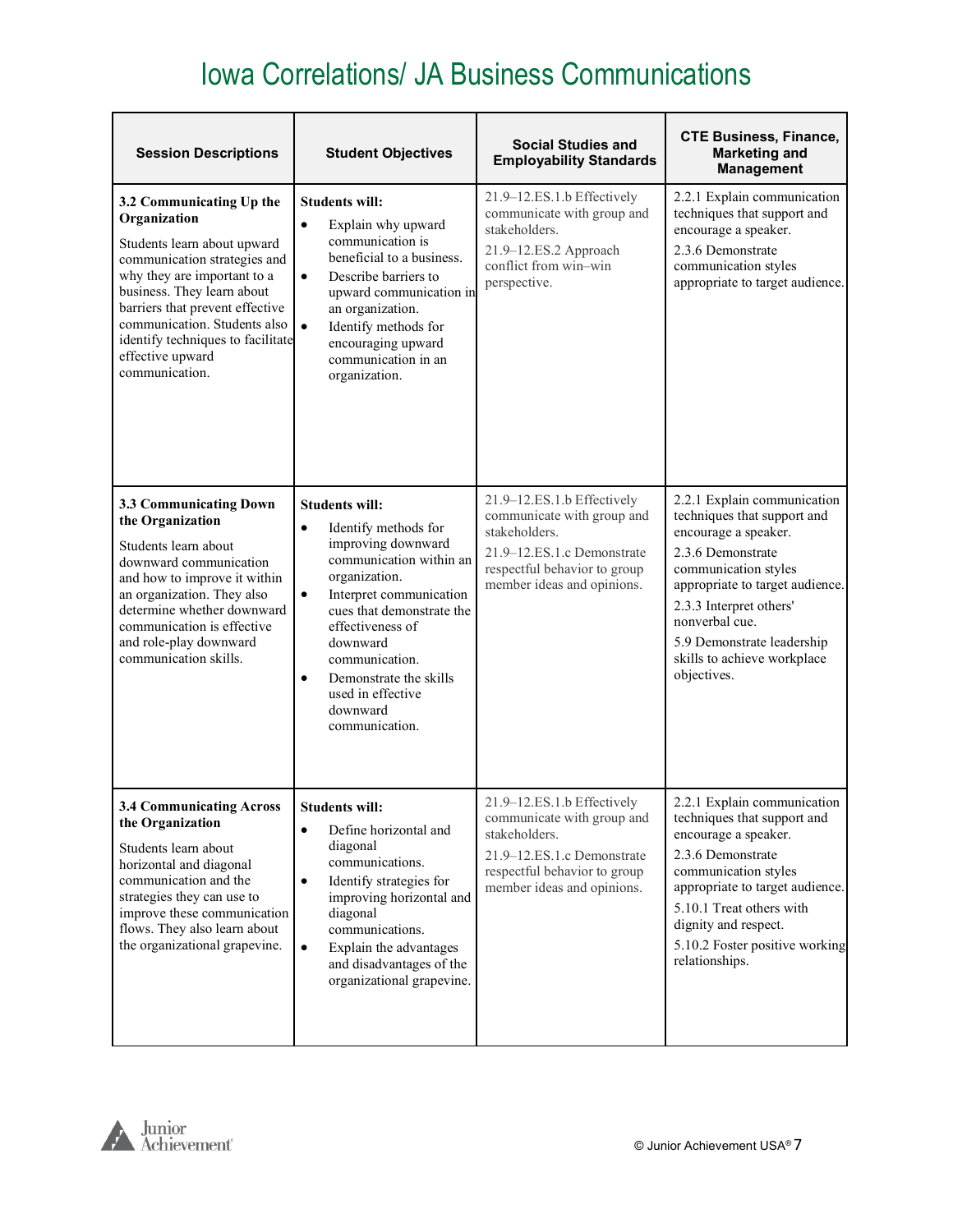| <b>Session Descriptions</b>                                                                                                                                                                                                                                                                                                          | <b>Student Objectives</b>                                                                                                                                                                                                                                                                                                                                | <b>Social Studies and</b><br><b>Employability Standards</b>                                                                                                                                                                                                                                                                                                                                                                                                                                                                          | <b>CTE Business, Finance,</b><br><b>Marketing and</b><br><b>Management</b>                |
|--------------------------------------------------------------------------------------------------------------------------------------------------------------------------------------------------------------------------------------------------------------------------------------------------------------------------------------|----------------------------------------------------------------------------------------------------------------------------------------------------------------------------------------------------------------------------------------------------------------------------------------------------------------------------------------------------------|--------------------------------------------------------------------------------------------------------------------------------------------------------------------------------------------------------------------------------------------------------------------------------------------------------------------------------------------------------------------------------------------------------------------------------------------------------------------------------------------------------------------------------------|-------------------------------------------------------------------------------------------|
|                                                                                                                                                                                                                                                                                                                                      | Theme 4: Communicating About Performance And Expectations                                                                                                                                                                                                                                                                                                |                                                                                                                                                                                                                                                                                                                                                                                                                                                                                                                                      |                                                                                           |
| <b>Project: Communicating</b><br><b>About Performance</b><br>Students will assess their<br>skills and abilities related to<br>core competencies and share<br>this information in a<br>performance review and in a<br>presentation. In this session,<br>students will complete the<br>written portion of their<br>performance review. | <b>Students will:</b><br>$\bullet$<br>Assess strengths and<br>weaknesses related to<br>core competencies.<br>$\bullet$<br>Summarize<br>accomplishments that<br>demonstrate skills and<br>abilities related to core<br>competencies.<br>$\bullet$<br>Develop goals to build<br>skills and abilities<br>needed to succeed in the<br>workplace and in life. | SS.9-12.2 Develop supporting<br>questions that contribute to an<br>inquiry and demonstrate how,<br>through engaging source<br>work, new compelling and<br>supporting questions emerge.<br>21.9-12.ES.1.b Effectively<br>communicate with group and<br>stakeholders.<br>21.9–12.ES.1.f Determine<br>people's strengths and assign<br>roles accordingly.<br>21.9-12.ES.1.g Contribute to<br>a team by sharing information<br>and expertise. 21.9-12.ES.2<br>Provide constructive feedback.<br>21.9–12.ES.3 Communicate<br>effectively. | 5.2 Develop personal traits to<br>foster career advancement.                              |
| <b>4.1 Communicating About</b><br><b>Performance and</b><br><b>Expectations</b><br>Students learn how to define<br>and share information related<br>to job performance<br>effectively. They also<br>practice applying this<br>knowledge to a work-based<br>scenario.                                                                 | <b>Students will:</b><br>$\bullet$<br>Define and clearly<br>communicate employee<br>performance<br>expectations.<br>$\bullet$<br>Establish a plan for<br>discussing employee<br>performance<br>expectations.<br>Use strategies to discuss<br>$\bullet$<br>employee performance.                                                                          | 21.9-12.ES.1.b Effectively<br>communicate with group and<br>stakeholders.<br>21.9–12.ES.1.c Demonstrate<br>respectful behavior to group<br>member ideas and opinions.<br>21.9–12.ES.1.g Contribute to<br>a team by sharing information<br>and expertise2<br>1.9–12.ES.3 Communicate<br>effectively.<br>21.9-12.ES.3 Collaborate<br>effectively.<br>21.9–12.ES .4 Understand the<br>task.                                                                                                                                             | 12.5 Utilize career-<br>advancement activities to<br>enhance professional<br>development. |

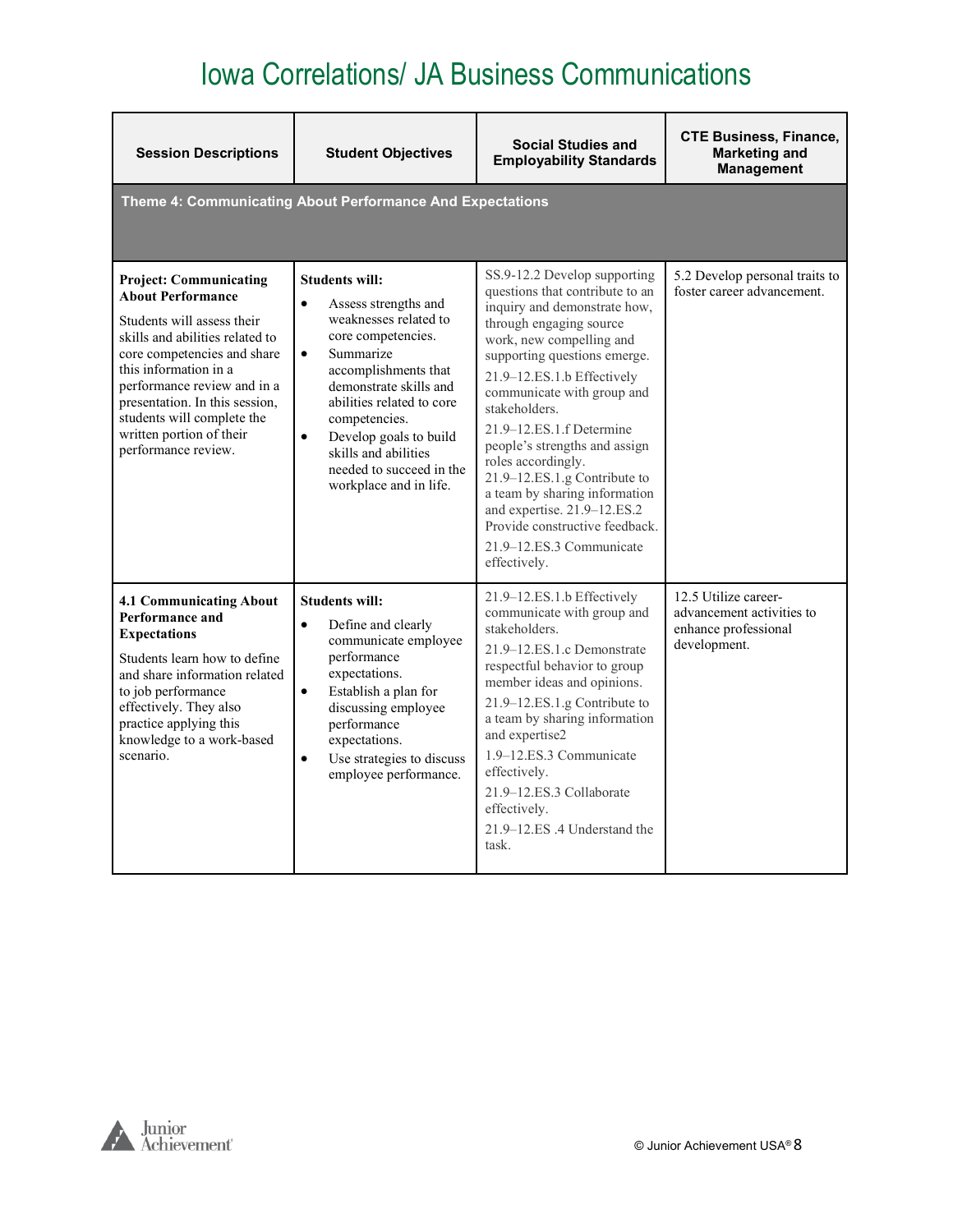| <b>Session Descriptions</b>                                                                                                                                                                                                                                                                     | <b>Student Objectives</b>                                                                                                                                                                                                                                                                          | <b>Social Studies and</b><br><b>Employability Standards</b>                                                                                                                                                                                                                                                                                                                                            | <b>CTE Business, Finance,</b><br><b>Marketing and</b><br><b>Management</b>                                                                                                                                                                                                                    |
|-------------------------------------------------------------------------------------------------------------------------------------------------------------------------------------------------------------------------------------------------------------------------------------------------|----------------------------------------------------------------------------------------------------------------------------------------------------------------------------------------------------------------------------------------------------------------------------------------------------|--------------------------------------------------------------------------------------------------------------------------------------------------------------------------------------------------------------------------------------------------------------------------------------------------------------------------------------------------------------------------------------------------------|-----------------------------------------------------------------------------------------------------------------------------------------------------------------------------------------------------------------------------------------------------------------------------------------------|
| 4.2 Positive and Negative<br>Feedback<br>Students learn the difference<br>between positive and negative<br>feedback and how to give<br>effective feedback. Students<br>evaluate the effectiveness of<br>feedback and use verbal<br>communication techniques to<br>deliver feedback effectively. | <b>Students will:</b><br>Describe characteristics<br>$\bullet$<br>of effective feedback.<br>Identify ineffective<br>$\bullet$<br>feedback.<br>$\bullet$<br>Use effective<br>communication<br>techniques to give<br>feedback.                                                                       | 21.9-12.ES.1.d Manage and<br>resolve conflict when<br>appropriate.<br>21.9-12.ES.1.j Recognize own<br>and other's good efforts.<br>21.9-12.ES.1 Accept and<br>provide feedback in a<br>constructive and considerate<br>manner.<br>21.9-12.ES.2 Learn from<br>mistakes and accept feedback.<br>21.9-12.ES.2 Positively<br>support the work of others.<br>21.9-12.ES.2 Provide<br>constructive feedback. | 5.4.3 Explain the use of<br>feedback for personal growth.<br>12.2.3 Demonstrate problem-<br>solving skills.<br>5.5 Identify with others'<br>feelings, needs, and concerns<br>to enhance interpersonal<br>relations.                                                                           |
| <b>4.3 Handling Criticism</b><br>Students assess their ability to<br>receive feedback. They also<br>learn strategies for using<br>feedback effectively, including<br>how to use verbal and<br>nonverbal communication<br>skills to manage their<br>response.                                    | <b>Students will:</b><br>Assess ability to receive<br>$\bullet$<br>criticism.<br>Identify and apply<br>$\bullet$<br>strategies for using<br>feedback constructively.<br>$\bullet$<br>Use verbal and nonverbal<br>communication skills to<br>manage personal response<br>to constructive criticism. | 21.9-12.ES.1.d Manage and<br>resolve conflict when<br>appropriate.<br>21.9-12.ES.1.h Agree to<br>disagree in a respectful manner<br>in a group dynamic.<br>21.9-12.ES.1 Accept and<br>provide feedback in a<br>constructive and considerate<br>manner.<br>21.9-12.ES.3 Accept<br>ownership for actions.                                                                                                | 2.3 Apply verbal skills to<br>obtain and convey<br>information.<br>5.4.3 Explain the use of<br>feedback for personal growth.<br>5.4 Exhibit techniques to<br>manage emotional reactions to<br>people and situations.                                                                          |
| <b>4.4 Documentation</b><br>Students learn about the<br>importance of business<br>documentation. They identify<br>the stakeholders who benefit<br>from different kinds of<br>documentation. Students also<br>develop a policy and<br>procedure document for a<br>business.                      | <b>Students will:</b><br>Recognize documentation<br>$\bullet$<br>requirements for a<br>business.<br>$\bullet$<br>Develop a business<br>document that<br>communicates a policy,<br>establishes an agreement,<br>or meets a regulatory<br>need.                                                      | 21.9-12.ES.2 Positively<br>support the work of others.<br>21.9-12.ES.3 Communicate<br>effectively.<br>21.9-12.ES.3 Collaborate<br>effectively.                                                                                                                                                                                                                                                         | 1.1.1 Describe ways to<br>implement business laws and<br>regulations.<br>3.1 Foster positive<br>relationships with [customers]<br>to enhance company image.<br>3.1.4 Reinforce service<br>orientation through<br>communication.<br>3.1.7 Interpret business<br>policies to customers/clients. |

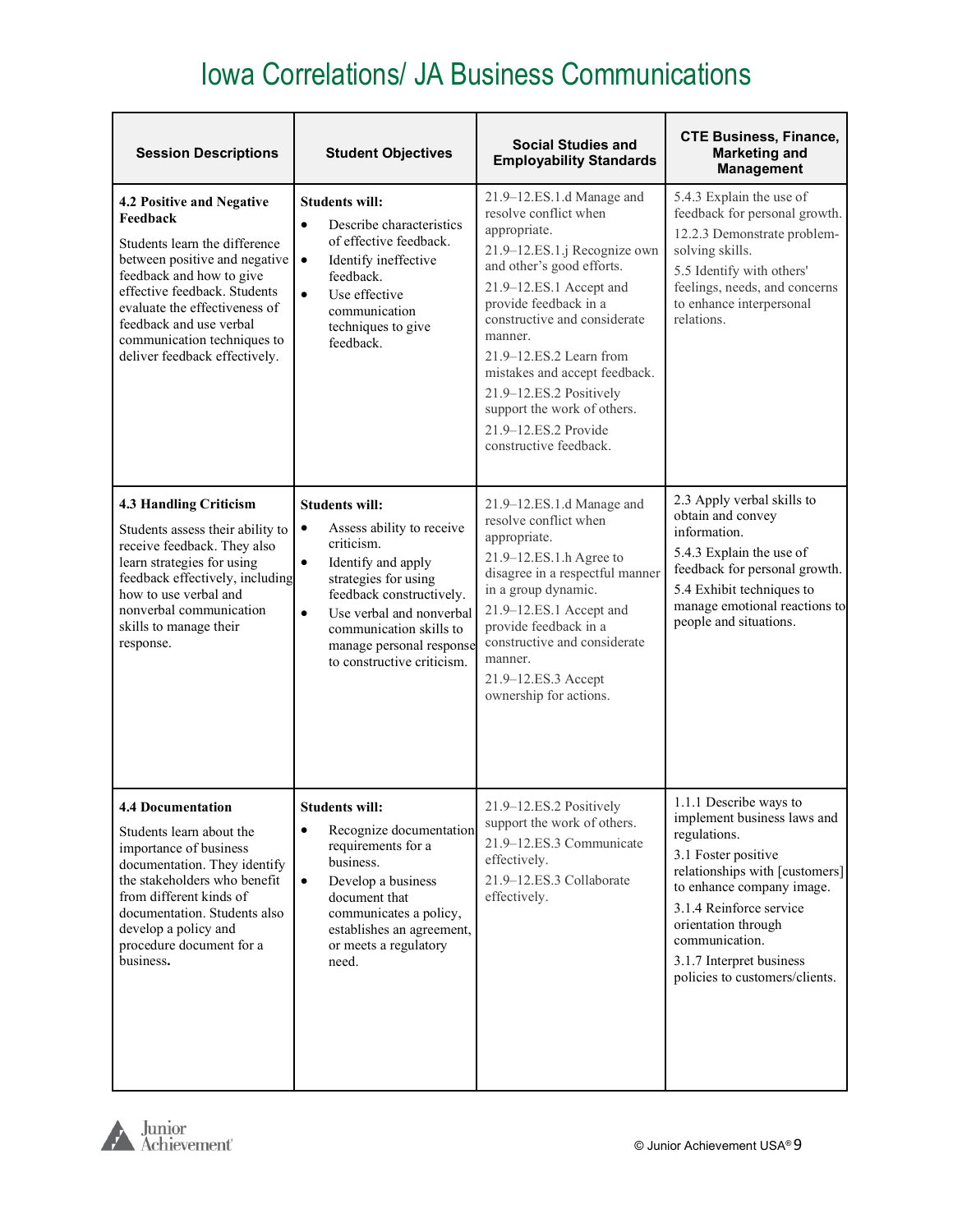| <b>Session Descriptions</b>                                                                                                                                                                                                                                                                                                                                                                       | <b>Student Objectives</b>                                                                                                                                                                                                                                                                                                                          | <b>Social Studies and</b><br><b>Employability Standards</b>                                                                                                                                              | <b>CTE Business, Finance,</b><br><b>Marketing and</b><br><b>Management</b>                                                                                                                                                                |
|---------------------------------------------------------------------------------------------------------------------------------------------------------------------------------------------------------------------------------------------------------------------------------------------------------------------------------------------------------------------------------------------------|----------------------------------------------------------------------------------------------------------------------------------------------------------------------------------------------------------------------------------------------------------------------------------------------------------------------------------------------------|----------------------------------------------------------------------------------------------------------------------------------------------------------------------------------------------------------|-------------------------------------------------------------------------------------------------------------------------------------------------------------------------------------------------------------------------------------------|
| <b>Case Study: Communicating Students Will:</b><br>Successfully<br>Students learn about the<br>different aspects of a<br>communication model and the<br>importance of good<br>communication in the<br>workplace. They read<br>scenarios about workplace<br>communication, analyze the<br>communication problems, and<br>use the communication model<br>to make recommendations for<br>improvement | Communicate effectively<br>$\bullet$<br>by selecting the<br>appropriate medium.<br>Make allowance for<br>$\bullet$<br>"noise" and interpretation<br>in communication.<br>Include feedback in<br>$\bullet$<br>communication.<br>Read body language and<br>$\bullet$<br>nonverbal<br>communication.<br>Avoid communication<br>$\bullet$<br>failures. | $21.9 - 12.ES.1.b$ Effectively<br>communicate with group and<br>stakeholders.<br>21.9–12.ES.2 Work<br>independently or as a part of a<br>team.<br>21.9–12.ES.2 Positively<br>support the work of others. | 2.6 Demonstrate staff<br>communication techniques<br>and strategies to achieve<br>workplace objectives.<br>2.6.1 Describe staff<br>communication techniques.<br>2.6.2 Apply techniques to<br>communicate effectively in<br>the workplace. |